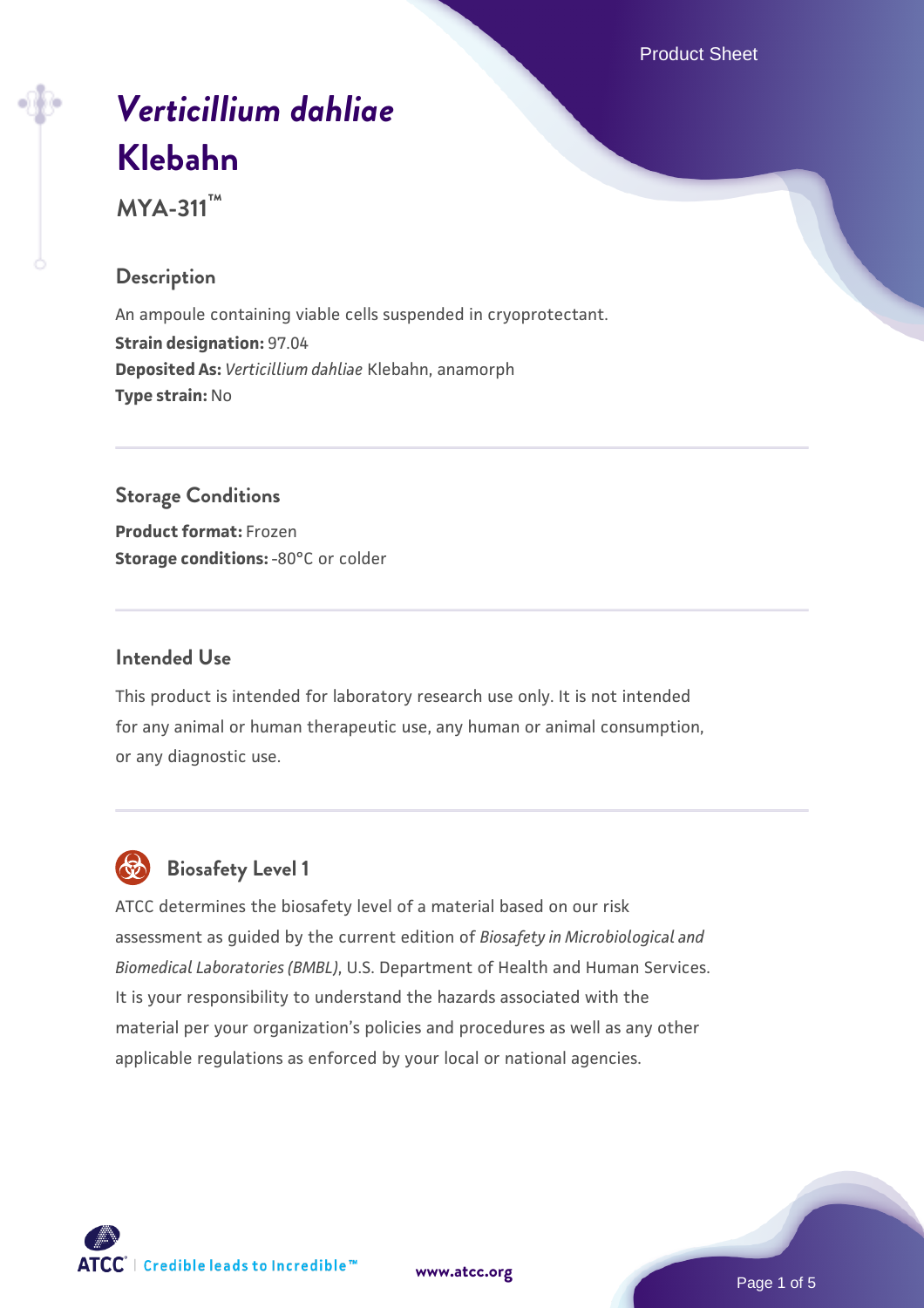## *[Verticillium dahliae](https://www.atcc.org/products/mya-311)* [Klebahn](https://www.atcc.org/products/mya-311) **Product Sheet MYA-311**

ATCC highly recommends that appropriate personal protective equipment is always used when handling vials. For cultures that require storage in liquid nitrogen, it is important to note that some vials may leak when submersed in liquid nitrogen and will slowly fill with liquid nitrogen. Upon thawing, the conversion of the liquid nitrogen back to its gas phase may result in the vial exploding or blowing off its cap with dangerous force creating flying debris. Unless necessary, ATCC recommends that these cultures be stored in the vapor phase of liquid nitrogen rather than submersed in liquid nitrogen.

# **Certificate of Analysis**

For batch-specific test results, refer to the applicable certificate of analysis that can be found at www.atcc.org.

# **Growth Conditions**

**Medium:**  [ATCC Medium 2217: Potato dextrose agar, half-strength](https://www.atcc.org/-/media/product-assets/documents/microbial-media-formulations/2/2/1/7/atcc-medium-2217.pdf?rev=406bb6f2993649d187ce05abf4f92f2d) **Temperature:** 25°C

# **Handling Procedures**

**Frozen ampoules** packed in dry ice should either be thawed immediately or stored in liquid nitrogen. If liquid nitrogen storage facilities are not available, frozen ampoules may be stored at or below -70°C for approximately one week. **Do not under any circumstance store frozen ampoules at refrigerator freezer temperatures (generally -20°C)**. Storage of frozen material at this temperature will result in the death of the culture.

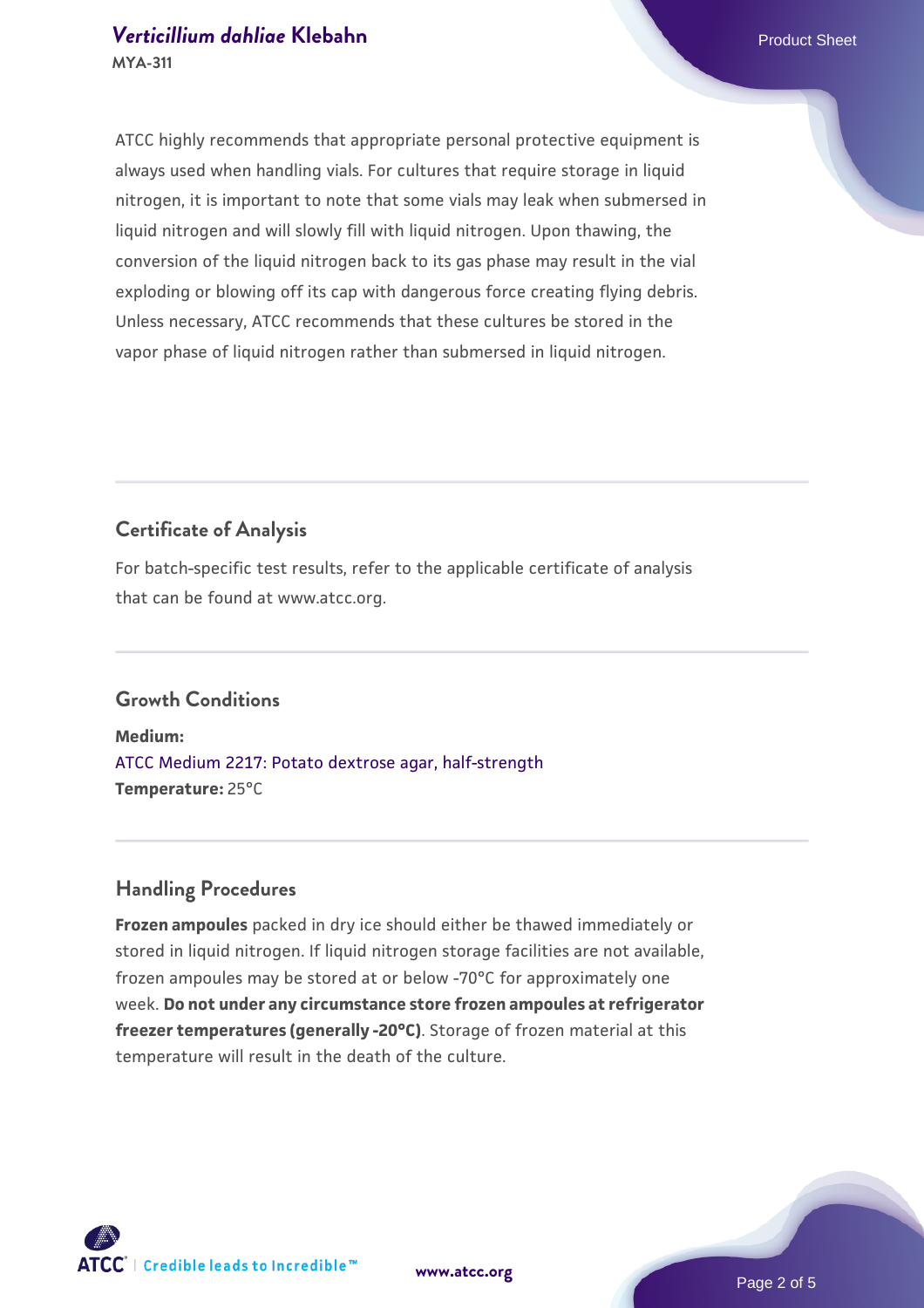## *[Verticillium dahliae](https://www.atcc.org/products/mya-311)* [Klebahn](https://www.atcc.org/products/mya-311) **Product Sheet**

**MYA-311**

- 1. To thaw a frozen ampoule, place in a **25°C to 30°C** water bath, until just thawed **(approximately 5 minutes)**. Immerse the ampoule just sufficient to cover the frozen material. Do not agitate the ampoule.
- 2. Immediately after thawing, wipe down ampoule with 70% ethanol and aseptically transfer at least 50 µL (or 2-3 agar cubes) of the content onto a plate or broth with medium recommended.
- 3. Incubate the inoculum/strain at the temperature and conditions recommended.
- 4. Inspect for growth of the inoculum/strain regularly for up to 4 weeks. The time necessary for significant growth will vary from strain to strain.

#### **Notes**

Additional information on this culture is available on the ATCC web site at www.atcc.org.

# **Material Citation**

If use of this material results in a scientific publication, please cite the material in the following manner: *Verticillium dahliae* Klebahn (ATCC MYA-311)

# **References**

References and other information relating to this material are available at www.atcc.org.

## **Warranty**

The product is provided 'AS IS' and the viability of ATCC<sup>®</sup> products is warranted for 30 days from the date of shipment, provided that the customer has stored and handled the product according to the information

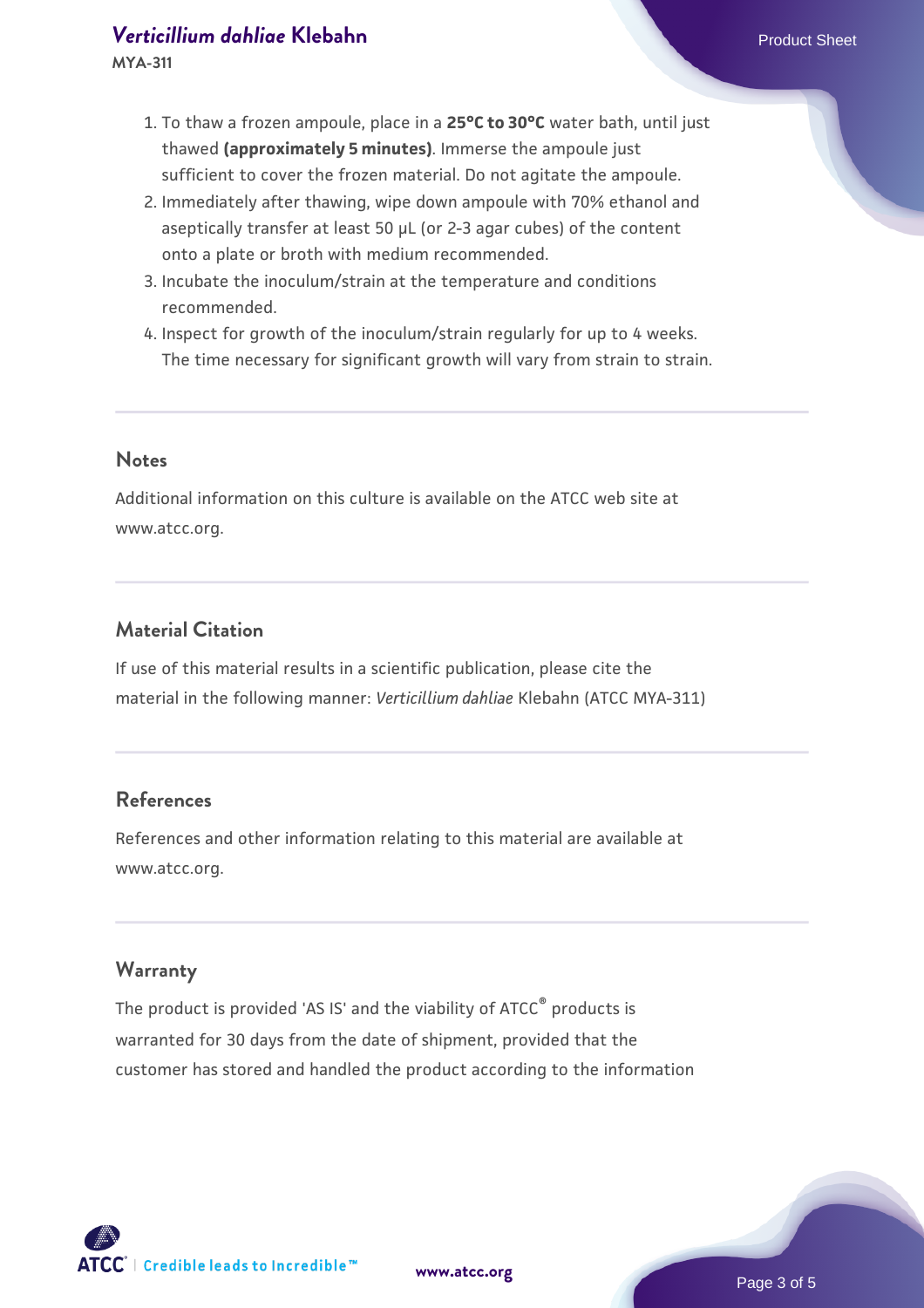## *[Verticillium dahliae](https://www.atcc.org/products/mya-311)* [Klebahn](https://www.atcc.org/products/mya-311) **Product Sheet MYA-311**

included on the product information sheet, website, and Certificate of Analysis. For living cultures, ATCC lists the media formulation and reagents that have been found to be effective for the product. While other unspecified media and reagents may also produce satisfactory results, a change in the ATCC and/or depositor-recommended protocols may affect the recovery, growth, and/or function of the product. If an alternative medium formulation or reagent is used, the ATCC warranty for viability is no longer valid. Except as expressly set forth herein, no other warranties of any kind are provided, express or implied, including, but not limited to, any implied warranties of merchantability, fitness for a particular purpose, manufacture according to cGMP standards, typicality, safety, accuracy, and/or noninfringement.

## **Disclaimers**

This product is intended for laboratory research use only. It is not intended for any animal or human therapeutic use, any human or animal consumption, or any diagnostic use. Any proposed commercial use is prohibited without a license from ATCC.

While ATCC uses reasonable efforts to include accurate and up-to-date information on this product sheet, ATCC makes no warranties or representations as to its accuracy. Citations from scientific literature and patents are provided for informational purposes only. ATCC does not warrant that such information has been confirmed to be accurate or complete and the customer bears the sole responsibility of confirming the accuracy and completeness of any such information.

This product is sent on the condition that the customer is responsible for and assumes all risk and responsibility in connection with the receipt, handling, storage, disposal, and use of the ATCC product including without limitation taking all appropriate safety and handling precautions to minimize health or environmental risk. As a condition of receiving the material, the customer agrees that any activity undertaken with the ATCC product and any progeny or modifications will be conducted in compliance with all applicable laws,



**[www.atcc.org](http://www.atcc.org)**

Page 4 of 5